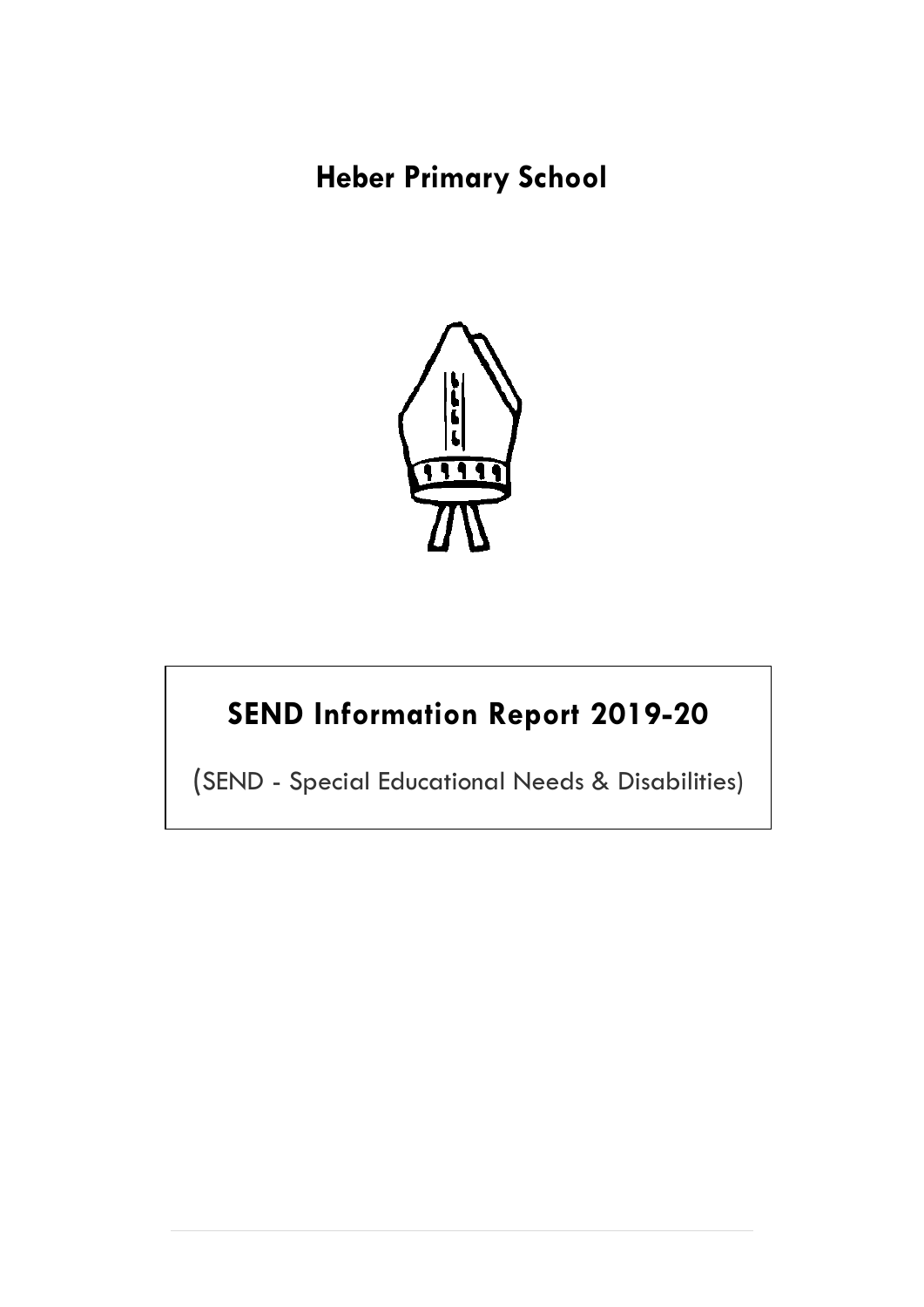#### **Introduction**

This document is Heber Primary School's **SEND information report** which is part of the Southwark Local Offer for learners with Special Educational Needs and/or disabilities (SEND). In accordance with the Children and Families Act 2014, all governing bodies of maintained schools, maintained nursery schools and the proprietors of academy schools, have a legal duty to publish information on their website about the implementation of the governing body's policy for pupils with SEND. This information will be updated annually.

This policy and information report is based on the statutory [Special Educational Needs and Disability \(SEND\) Code of](https://www.gov.uk/government/uploads/system/uploads/attachment_data/file/398815/SEND_Code_of_Practice_January_2015.pdf)  [Practice](https://www.gov.uk/government/uploads/system/uploads/attachment_data/file/398815/SEND_Code_of_Practice_January_2015.pdf) and the following legislation:

- [Part 3 of the Children and Families Act 2014,](http://www.legislation.gov.uk/ukpga/2014/6/part/3) which sets out schools' responsibilities for pupils with SEN and disabilities
- [The Special Educational Needs and Disability Regulations 2014,](http://www.legislation.gov.uk/uksi/2014/1530/contents/made) which set out schools' responsibilities for education, health and care (EHC) plans, SEN co-ordinators (SENCOs) and the SEN information report

LA

Local offer

Sets out what

provision the LA

expects to be

available for children

and young people<br>n the area with SEN

and/or disabilities

Is published online by

the LA

**Key terms** 

 $LA - local$  auth  $CEM$ 

**Selat od SEND** – special education<br>needs and disability ---------

**SEN policy** 

Sets out the vision,

values and aims of

the school's SEND

arrangements

Can be used as a

"tramework" for the<br>"framework" for the<br>SEN information report

Must be in place

but need not be a standalone document

**School** 

**SEN information** 

report

**Outlines the school's** 

provision for pupils<br>with SEN and how the

school will implement

its SEN policy

**Explains where the** LA's local offer is published

Is published on the chool website an<br>updated at least annually

#### **The following image illustrates the difference between:**

- ➢ The Southwark Local Authority offer
- $\triangleright$  The school's SEN(D) information report
- $\triangleright$  And the school's Inclusion/SEN policy this is a separate policy



- New Arrivals Booklet
- **SEN Referral Flow Chart**

Details of the rich extended curriculum offered by the school can be found on the school website; in particular in the weekly newsletters. We employ specialist teachers to teach Art, Music and PE. We have a dedicated Art room as well as a music space.

The Local Authority's Local Offer can be accessed via this link. [Southwark Local Offer.](http://www.localoffer.southwark.gov.uk/) Our Inclusion Manager may be contacted:

- on the school's number 0208 693 2075
- via email at [gjoseph@heber.southwark.sch.uk](mailto:gjoseph@heber.southwark.sch.uk)
- through arranging a meeting with her

#### **Key Contacts**

Headteacher Rivka Rosenberg Deputy Headteacher Vanessa Kyprios Assistant Headteacher / Inclusion Manager Genevieve Joseph-Williams Assistant Headteacher Lyndsey Jefford Governing Body Co-Chairs Joanna Watson and Alex Jones SENCO Hannah Darkin Learning Mentor **Learning Mentor Learning Mentor**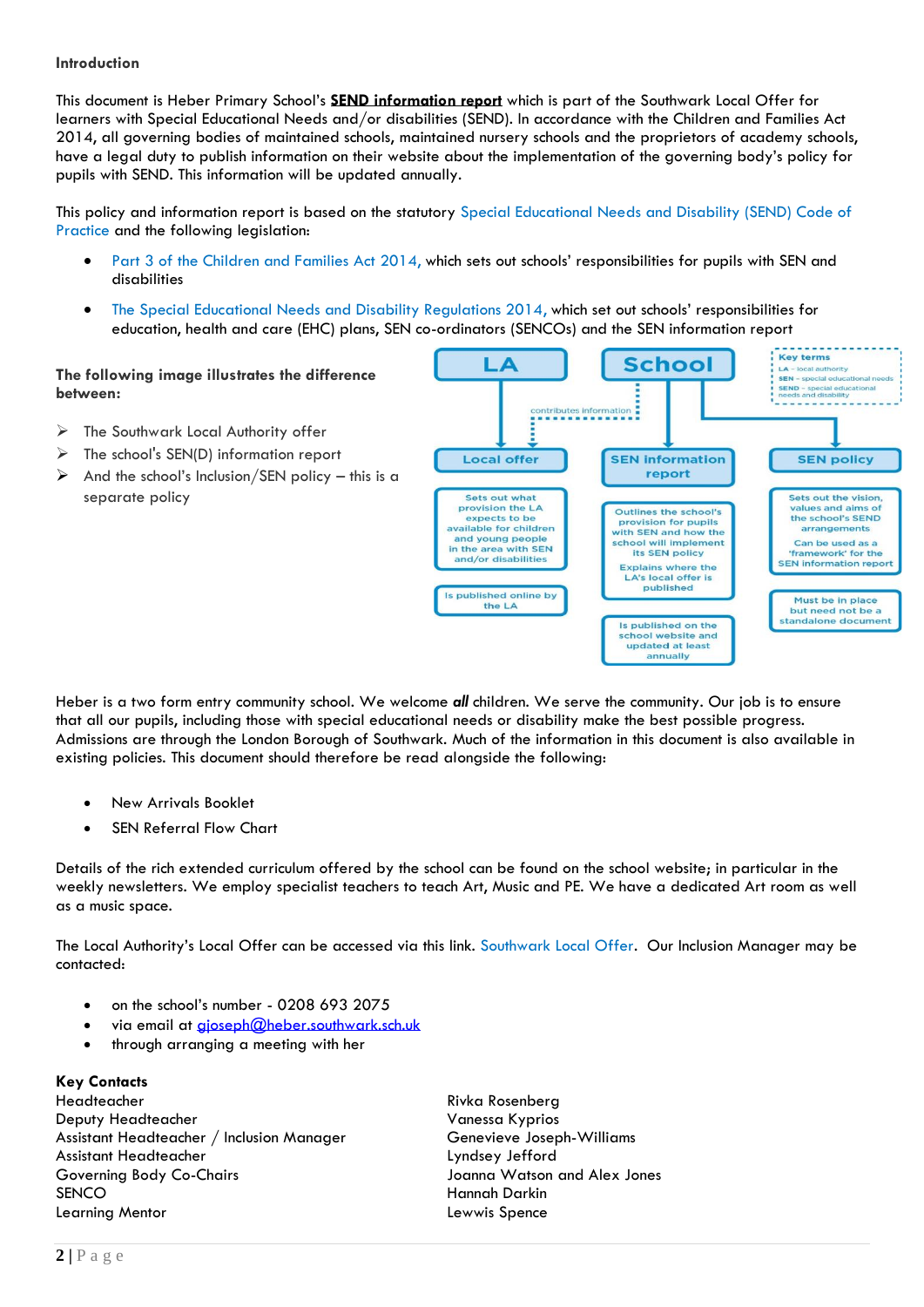#### **What if a parent or carer is new to Heber and needs to know about SEND provision?**

- ➢ Parents are warmly encouraged to visit our school with their child. They are able to book a tour to see the school and speak to staff, including the Inclusion Manager if there are specific questions around provision for SEND/additional needs
- ➢ If other professionals are involved, a **T**eam **A**round the **C**hild (TAC) meeting may be held to discuss a child's needs, share strategies used, and ensure provision is put in place before the child starts. This may include staff from the previous setting to support transition.
- $\triangleright$  A member of staff may make a home visit and may visit a child in their current school/setting.
- $\triangleright$  A phased settling in period may be suggested if appropriate.
- $\triangleright$  All parents whose children join the school after the start of the school year are contacted by our Inclusion Manager and a meeting is arranged.

#### **Who are the best people to talk to at Heber if a parent or carer is concerned about their child's needs?**

#### **Their Child's Teacher who is responsible for:**

- ✓ Ensuring that all children receive good/outstanding teaching and for ensuring that every lesson meets the needs of every child.
- $\checkmark$  Identifying, planning and organising any additional help that a child may need.
- ✓ Discussing additional help with our Inclusion manager Mrs Joseph-Williams.
- ✓ Ensuring that all members of staff involved with the class are aware of the particular needs of every child and of what specific adjustments may be needed to help them to make progress.

Parents and carers are encouraged to maintain a dialogue with their child's class teacher. The teacher will then know what the child is doing at home and can share what they are doing in school. This will ensure that the teacher and the parents/carers are doing similar things to support children both at home and at school.

#### **1) The Inclusion Manager who is responsible for:**

- ✓ Coordinating support for children with special educational needs (SEN) and/or disabilities, and developing the school's Inclusion (SEND) Policy to make sure the needs of all children are met.
- $\checkmark$  Ensuring that parents and children are involved in discussions concerning:
	- i. The support being received
	- ii. The progress that has been made
	- iii. The provision planned for the future
- ✓ Liaising with the professionals who may be coming into school to help with a child's learning e.g. Speech and Language Therapists, Educational Psychologists etc.
- $\checkmark$  Updating the school's SEND record of need (a system for ensuring all the special educational, physical and sensory needs of pupils in this school are known and understood), and making sure that there are detailed up to date records of children's progress and needs.
- ✓ Providing specialist support for teachers and support staff in the school so they can help children with SEN and/or disabilities in the school to achieve their potential.
- Supporting class teachers in the creation of individual provision maps (IPMs).
- $\checkmark$  Organising training for staff so they are able to meet the particular needs of every child.

The school has Learning Support Assistants who support children in class. In addition, children with EHCPs (Education Health Care Plans) may be allocated their own Learning Support Assistant according to need and in keeping with the school's support structure. Questions regarding children's learning and progress however should be directed to the class teacher or Inclusion Manager, *not to members of the support staff.*

Senior leaders are always available by appointment to discuss a child's progress or any concerns/worries parents and carers may have.

#### **2) The Headteacher who is responsible for:**

- The day to day management of all aspects of the school, including the support given to and progress made by children with SEN and/or disabilities.
- $\checkmark$  Ensuring that the Governing Body is kept up to date regarding any issues relating to SEN and/or disabilities.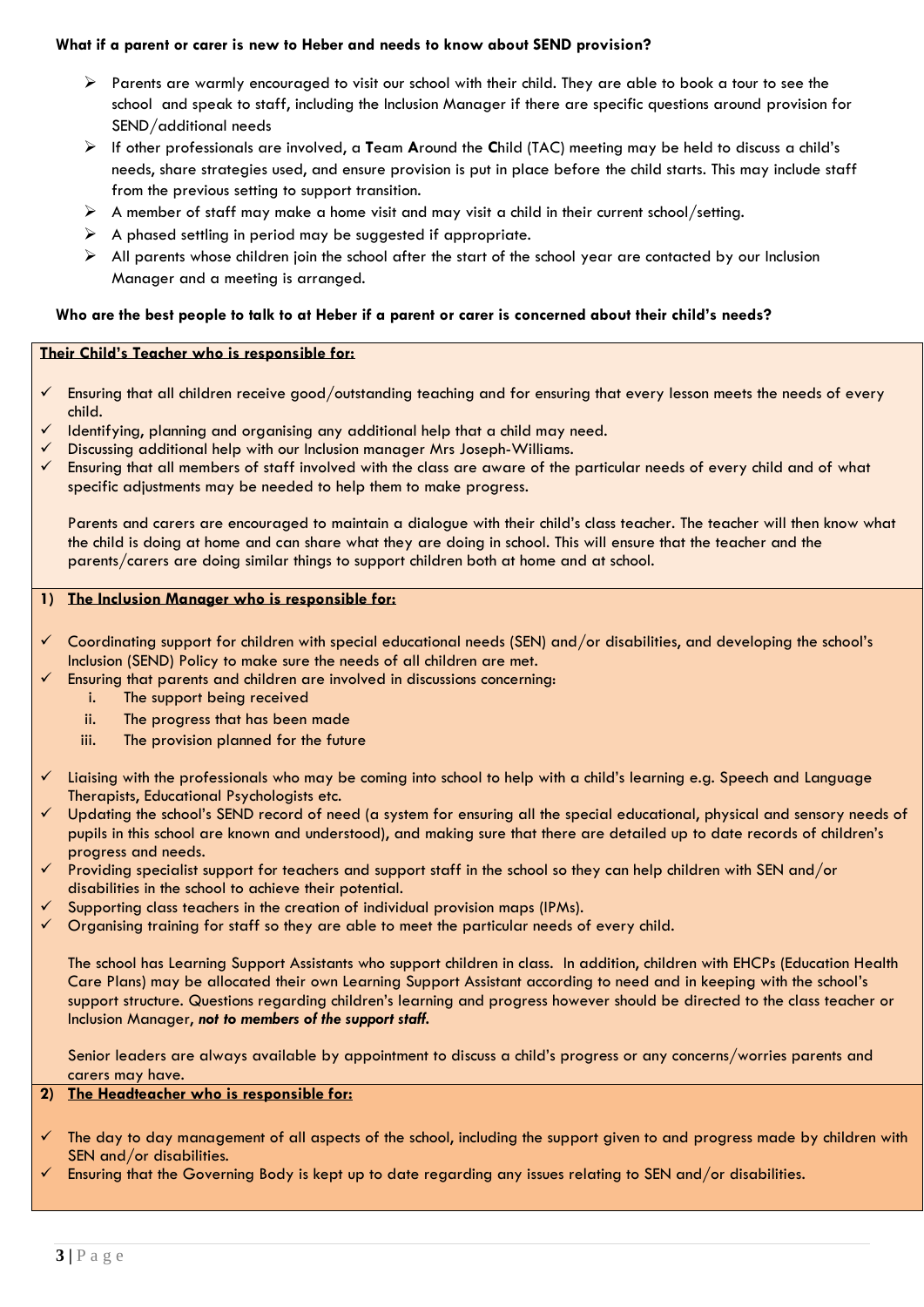#### **3) Our Co-Chairs of the Governing Body who are responsible for making sure that:**

- The school has an up to date Inclusion/SEND policy.
- Every child with SEN and or disabilities has appropriate support informed by needs.
- If necessary, adaptations have been made to meet the needs of particular children.
- ✓ Governors visit school in order to understand and monitor the support given to children with SEN and disabilities.

Parents and carers can also contact Southwark Information Advice and Support Team (SIAS) - a service which offers impartial advice to parents and young people - sias@southwark.gov.uk

#### **What support is available at Heber Primary School for children with SEND?**

Support can be both in and out of the classroom. A child may, for example struggle with the more social aspects of the school day such as playtime and lunchtime. Provision in this context may involve the child attending a lunchtime drop in session to offer respite from a busy overwhelming playground. Heber School recognises that all aspects of the school day, including playtime, impact significantly on how much or how well a child may learn. Support may be needed in any or all of the identified areas of special educational need. Interventions and provision will therefore be based on the specific need/s of the child.

- Communication and Interaction (Speech and Language-SAL)
- Cognition and learning
- Social, mental and emotional health
- Sensory/physical

#### **1. Quality First Teaching including targeted interventions and adult support**

All children at Heber Primary School, regardless of their need, receive excellent classroom teaching known as Quality First Teaching. This means that the teacher will:

- $\checkmark$  Have the highest possible expectations for every child in their class.
- ✓ Build on what children already know, can do and can understand.
- ✓ Ensure that every child in the class is fully involved in learning. This may involve adapting resources to meet the needs of particular children. Teachers will engage in discussion with the child, taking into account their views and learning styles.
- ✓ Put in place specific strategies (which may be suggested by the Inclusion Manager or staff from outside agencies) that may help your child learn.

Targeted support from the class teacher and learning support assistant means that class staff have recognised that a child needs extra targeted support in/out the classroom. Early identification is key to targeted support being put in place such that learning gaps are closed and pupils "catch up" and can progress accordingly.

#### **2. Special Educational Need Support (SEN Support)**

Sometimes, *despite* good quality first teaching and extra targeted support, some children still *do not* progress. This may relate to factors that *affect* learning and not necessarily to an inherent learning difficulty. For example a child's inability to regulate their emotions may mean that they feel overly anxious *about* learning and this then impedes their access, resulting in slow/no progress.

When a teacher or a parent has raised concerns about a child's progress, and targeted teaching has not met the child's needs, the teacher will discuss this with the Inclusion Manager. Progress meetings take place every half term where class staff, the Inclusion Manager and the Deputy Headteacher discusses the progress of every child in the school.

Provision for children not making expected progress is always discussed. If a child is then identified as not making progress, parents will be informed if they have been placed in an intervention group or are to receive extra support. Being in an intervention group or getting extra support does not necessarily mean that the child is on the SEN register/SEN Support.

When the provision for a child becomes increasingly *additional to and different from* what similarly aged peers need to access learning, the class teacher and Inclusion Manager will engage in conversation with the parent to explore why this is the case. Such a discussion *may or may not* lead to the child being identified as having a **special educational need and/or a disability** and being placed on the school's SEND register. This means that they are on **SEN support** on the SEN register. This will only happen following parent consultation and consent. Early identification of any SEND is crucial to ensuring the best outcomes for the child.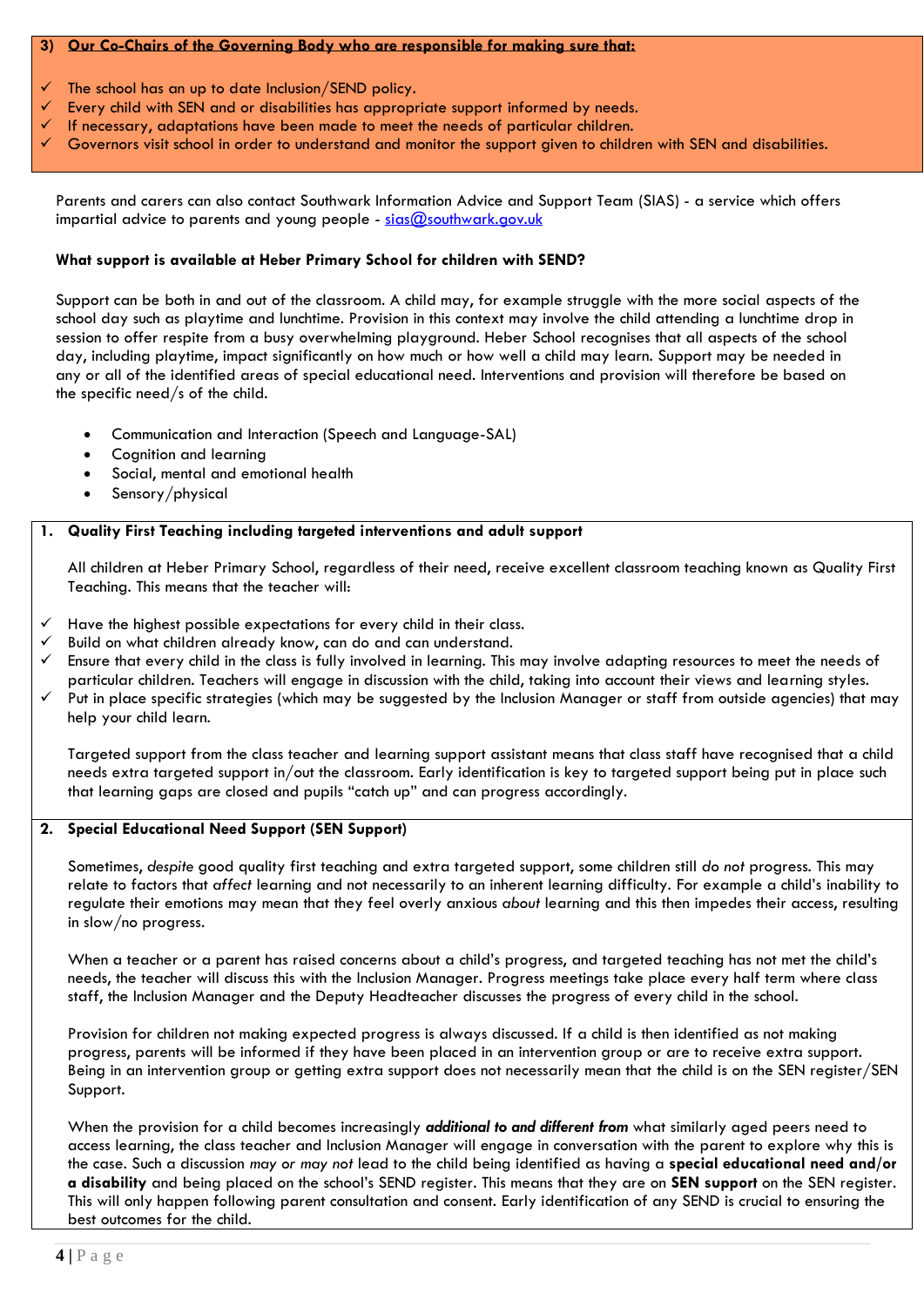This means that:

- The child's teacher has carefully checked on the child's progress and development and has assessed that there are gaps in their understanding/learning.
- There is a need for additional and different support to close the gap between him/her and their peers.

Additional help will be given to these pupils to help them to make progress. Some examples of ways we may support a child further may include specific group work. This group support (usually referred to as intervention groups) may be:

- a) Delivered in or out of the classroom.
- b) Delivered by a teacher, outside professional or most often a Learning Support Assistant (LSA) who has had training to run these groups.

The aim of interventions is to consolidate and reinforce what has been taught in class. Interventions are set, monitored and supported by the class teacher/LSA and overall by the Inclusion Manager. Additionally, and following consent from parents/carers, children may receive support from external agencies – such as a speech therapist. The child will remain on SEN support and on the SEN register. Support is accessed through filling in referral forms, discussion and consent from parents for referrals to external agencies. Close liaison with the Inclusion Manager and external specialists will support and inform the best provision for the child.

#### **3. Education, Health and Care Plans (EHCP)**

The new SEN code has introduced an **Education, Health and Care Plan (EHCP).** This is instead of, but serves the same function as, a *Statement Of Educational Need* (which has now been phased out). This means the child will have been identified by the class teacher and Inclusion Manager as needing a particularly high level of individual and small group teaching/support, which cannot be provided from the resources already delegated to the school. Additional expertise and support for their SEND is therefore required.

The school *or* parent can request that the Local Authority (LA) carry out a statutory assessment of the child's needs. This is a legal process and you can find more details about this in the Local Authority (LA) based Local Offer, on the Southwark web site: [www.southwark.gov.uk](http://www.southwark.gov.uk/) A Statutory Assessment request or SA1 can only be made if all avenues of support both external and internal to the school, have been used to maximum capacity and with little impact on the child's progress. In order to secure an EHCP, an application has to make the case for a child's needs being severe, complex and long term. A panel of professionals meet to discuss every EHCP application.

The LA panel can turn the application down if it is felt that:

- there is insufficient information to evidence such high need
- more support can be given at the SEN support stage

If a parent is unhappy with the decision the LA has made, they have the right to appeal this and either request mediation from the LA or write to the Tribunal stating their dissatisfaction. Details of this process are always included in the letter they will receive in response to the initial application.

If the LA feels that the child does require an EHCP they will ask parents/carers and all professionals involved with the child to write a report outlining the child's needs. From these reports and assessments, a decision is made to grant/not grant an EHCP.

An EHCP can have varying levels of funding attached. Our school has structured provision in place to allow children with severe need to access support tailored to their needs. All support will be directed by the EHCP in line with the school's support structure. There will be an annual review of the EHCP which all relevant professionals, parents/carers and the child where possible, will attend.

#### **How do parents and carers communicate with the school about their child's SEND?**

Concerns about your child's progress should be addressed to the class teacher. If you feel that your concerns are not being addressed and that your child is still not making progress, you should speak to the Inclusion Manager or Headteacher. If you are still not happy you should speak to the school's Governing Body Co-Chairs.

#### **What does Heber Primary School do to ensure that the right support is in place for each child?**

The school has re-structured its Inclusion provision to create an even more robust and comprehensive package of support. The Inclusion Manager is one of two Assistant Headteachers. Our other Assistant Head Teacher has responsibility for pastoral care. Therefore the emotional well-being and the best academic outcomes for *all*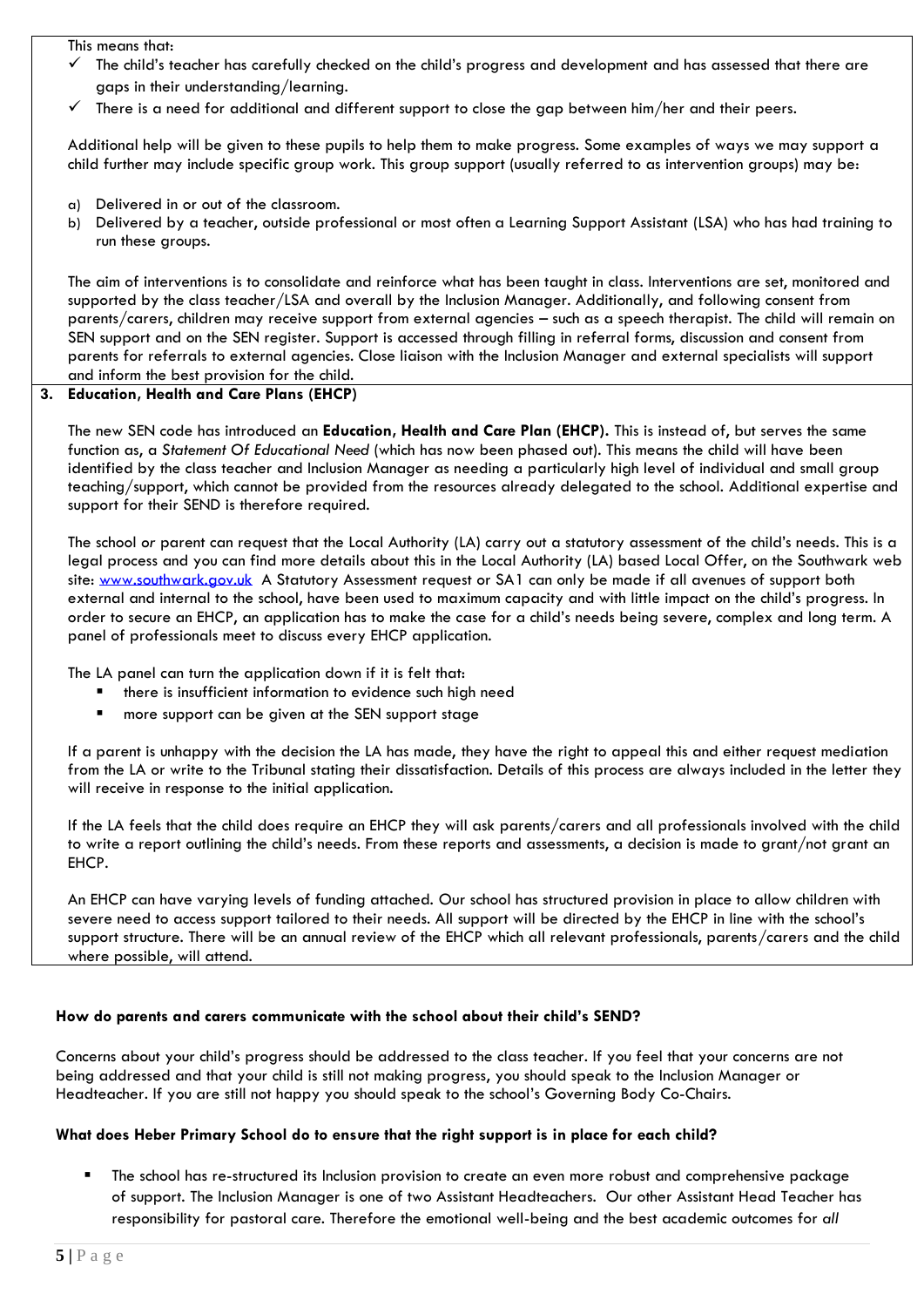*pupils* including those with SEND, sit at the heart of leadership. Additionally, our school has a Special Needs Coordinator (SENCO) and a Learning Mentor (LM).

- Class Teachers plan lessons according to the specific needs of the children in their class. Their job is to ensure that activities are adapted to the needs of everyone in the class.
- If necessary, specifically trained support staff will implement the teacher's modified/adapted planning to support the needs of specific children and teaching is adapted on a daily basis to meet the specific individual needs of children as and when they arise.
- The Inclusion Manager will support teachers with advice, strategies, consultation on needs, specific practical resources such as pencil grips, writing slopes and specific IT programs etc.
- Sometimes, learning needs are difficult to meet within a differentiated lesson in class. This may be because a child is well behind peers and struggles to access the language, especially as volume and pace of work increases in the upper key stage.
- Early support and identification of need aims to close gaps and help children progress academically. Where this progress hasn't happened or is too slow despite this support in place, our Learning Mentor and SENCO provide a specifically tailored program of academic support, delivered in specialist Maths and English lessons.
- Heber School has a wide range of interventions in place covering all areas of SEN. For a detailed list of all interventions, please speak to our Inclusion Manager who can talk you through all that we offer.
- Alongside this our school works effectively and regularly with many external professionals. These professionals advise and inform our provision and ensure that we explore all avenues of support. Heber School has a service level agreement with:
	- $\checkmark$  The NHS Speech and Language Service who provide 35 days of therapy per year.
	- ✓ Southwark Educational Psychology Service.
- We additionally access support as is needed from:
	- $\checkmark$  The Autism Outreach Team,
	- ✓ Child and Mental Health Services (CAMHS),
	- $\checkmark$  The Occupational Therapy Service,
	- ✓ Physiotherapy Service,
	- $\checkmark$  Hearing Impairment Team,
	- ✓ Visual Impairment Team and
	- $\checkmark$  Sunshine House and their medical team.
- We also have an allocated school nurse who works closely with us to support the writing of care plans and provision for children with significant medical needs.

#### **How does Heber Primary School ensure that staff are informed and have training on specific SEND?**

- Part of the role of the Inclusion Manager is to support the class teacher in planning for children with SEND.
- The school improvement plan includes identified training needs for staff. It may include whole school training on SEND issues or the need to support identified groups of learners in school, such as children with dyslexia.
- Teacher's appraisals always have a strand with a focus on training. This may include training on SEND issues.
- Members of staff attend training courses run by outside agencies that are relevant to the needs of specific children in their class.
- The Inclusion Manager/SENCO regularly attends SENCO forums and undertakes necessary training to keep abreast of the changing climate of SEN.
- The Inclusion Manager/SENCO arranges regular consultation between teachers and Learning Support Assistants with the relevant external specialists dealing with children in that class, to ensure that provision is well informed and monitored.
- The Speech and Language (SAL) therapist trains and supports Learning Support Assistants to run SAL groups so that SAL delivery is seamless and continuous.

The Inclusion Manager delivers INSET to staff in a timely manner based on needs. All Learning Support Assistants meet on a weekly basis for regular CPD. If parents and carers would like to hear about the training which is currently taking place or has recently taken place, they can speak to the Headteacher or Inclusion Manager. **How does Heber Primary School track the progress of children with SEND?**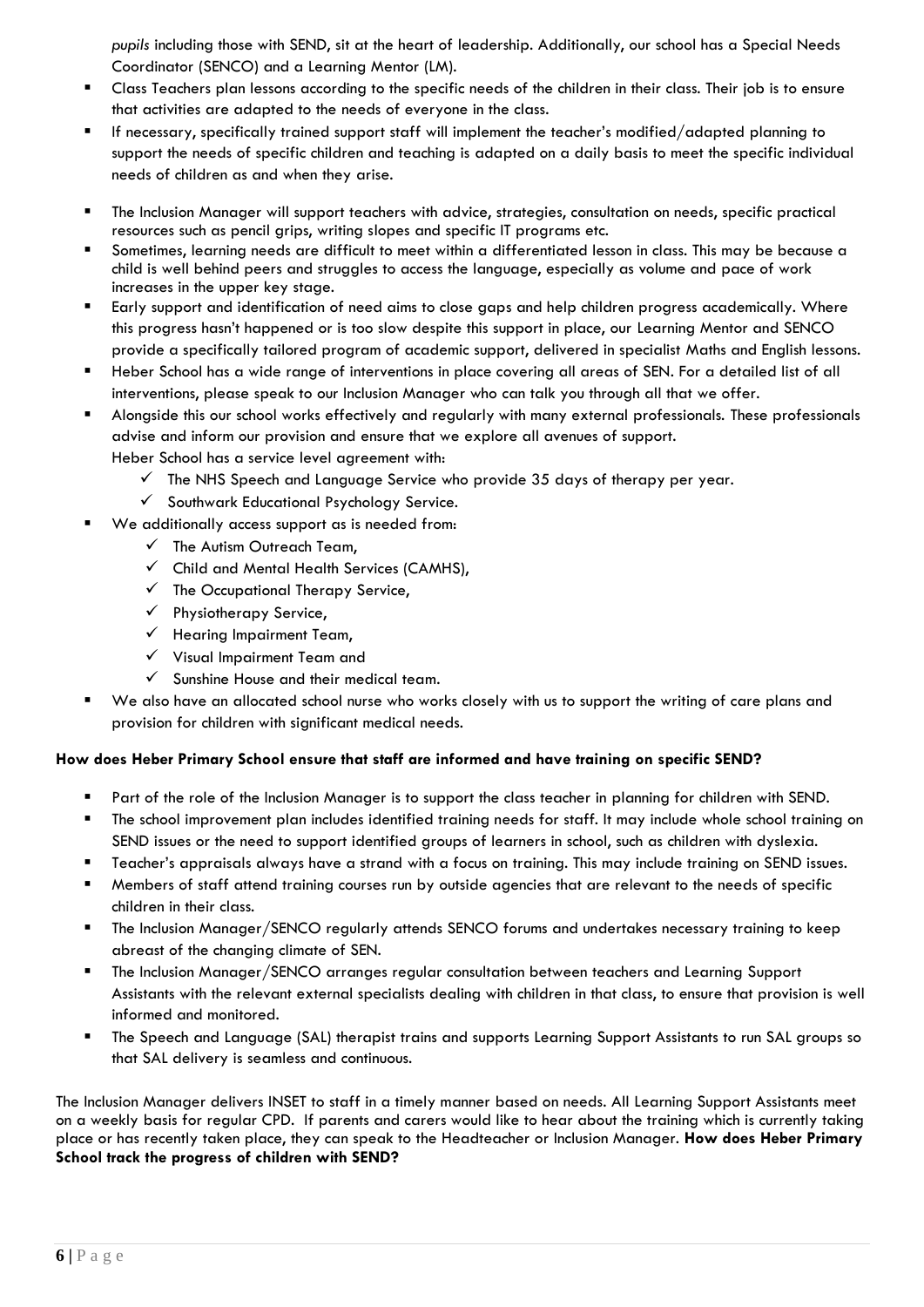The progress of *every child* is continually monitored every half term. Children with Special Educational Needs are a particular focus. The Inclusion Manager will agree with the teacher at the half-termly progress meeting what the next steps for specific children need to be. These points of action are then reviewed at the following progress meeting. Progress in reading, writing and maths is reviewed formally every half-term when every child is assessed as working:

- ... well below,
- ... below,
- ... on track or
- ... exceeding expectations
- Sometimes if as a result of their SEN children are only making small steps of progress, the Inclusion Manager supports teachers in the use of more detailed assessment tools.
- At the end of each Key Stage (i.e. at the end of Year 2 and Year 6) all children are required to be formally assessed using Standard Assessment Tests (SATS). This is something the government requires all schools to do and the results are published nationally.
- Children are also assessed at the end of Reception (Foundation Stage Profile). Phonic ability is assessed at the end of Year 1.
- Children's provision is reviewed every term. Children with SEND will have a written review of their provision and progress which is shared with parents in the form of an Individual Provision Map (IPM). If your child's additional need is not related to a specific identified need but there are severe barriers to learning, we may draw up a Pastoral Support Plan (PSP) with parents/carers. This is to track and support needs alongside exploring any underlying SEN.
- The progress of children with a statement of SEN/ EHC Plan is formally reviewed at an Annual Review with all adults involved with the child's education.
- The Inclusion Manager also takes part in lesson observations and book scrutinies where she checks on the progress of children with Special Educational Needs.
- All information from outside professionals will be discussed with parents and carers directly, or where this is not possible, in a report. The Inclusion Manager will also arrange to meet with parents and carers to discuss any new assessments and ideas suggested by outside agencies for their child.
- Individual provision maps/plans are drawn up and reviewed with parental involvement each term.
- If appropriate, a home/school contact book may be used to support communication about needs and progress.

#### **How does Heber Primary School cater for medical needs and what are the school's access arrangements?**

- Heber School support staff regularly undertake First Aid training. A First Aider is on hand to all pupils at all times.
- Parents are encouraged to share medical concerns with class teachers and the Inclusion Manager.
- Reasonable adjustments are made to accommodate pupil need and to include pupils in all aspects of school life as far as is possible.
- Relevant staff, including playtime staff, are informed of allergies and diet related medical issues.
- There is annual epi-pen training for all staff.
- Where children have specific medical needs, the Inclusion Manager will liaise with the relevant external professionals and ensure that staff are aware of children's care plans. A multi-agency approach is adopted where needed. Where staff need specific additional training, this is arranged.
- The School Nurse assists in ensuring that care plans are kept updated.
- Medication is only administered if backed up by a prescription. Medication is housed in the school office.
- The school has a track record of supporting children with life threatening illnesses.
- The ground floor and the disabled toilet are accessible to adults and children in wheelchairs.
- The first and second floors are not accessible. However as much as is possible, reasonable adjustments are made to ensure the needs of parents, carers and children are met.

#### **How will Heber Primary School support children with transition?**

The school recognises that 'moving on' can be difficult for a child with SEN/and or disabilities and takes steps to ensure that any transition is a smooth as possible.

- a) If a child is moving to another school:
	- ... The school may need to contact the new school's SENCO and ensure he/she knows about any special arrangements or support that need to be made for your child.
	- ... The school will make sure that all records about your child are passed on as soon as possible.
- b) When moving classes in school: